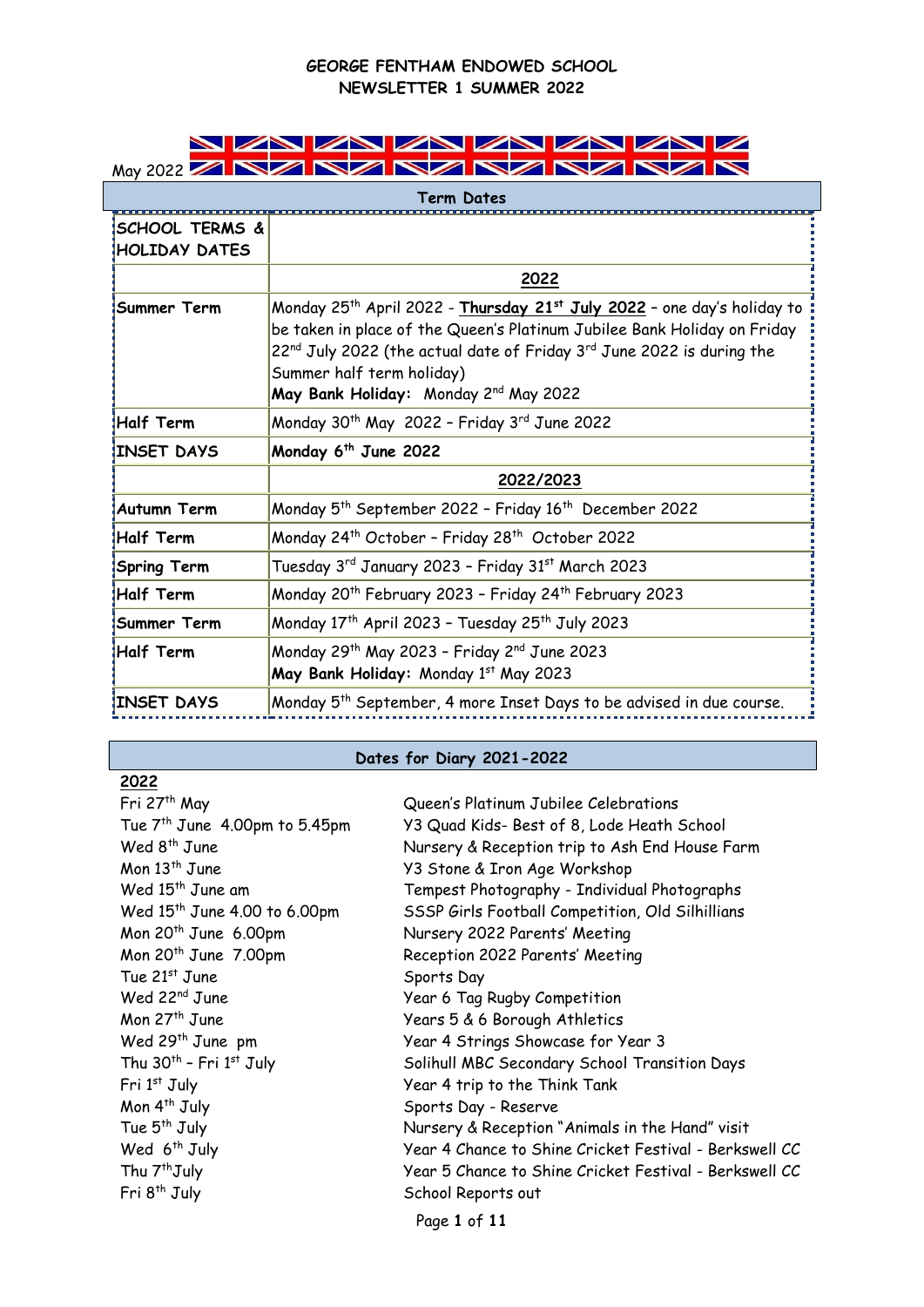Wed 13<sup>th</sup> - Fri 15<sup>th</sup>July

Tue 12th July Year 2 Tri-Golf Festival Wed 13<sup>th</sup> July pm Nursery 2022 Play & Stay sessions Year 6 Condover Hall Residential Thu 21<sup>st</sup> July 10.00am Year 6 Leavers' Service at Church

#### **Staffing Updates**

**Deputy Headteacher:** As you will be aware, Mrs Edmeades is leaving George Fentham Endowed School at the end of this academic year. We have now successfully appointed our new Deputy Headteacher. Mrs Bailey will be joining us in September and brings with her a wealth of leadership experience. She has already started preparing for September and is really looking forward to working with us.

**Maternity Leave:** Mrs Barratt will be leaving school at the end of next term to begin her maternity leave. We really look forward to meeting "Baby Barratt" in the autumn. We have successfully appointed an experienced Year 1 teacher, who will be working with Mrs Salmon in Year 1 from September.

**Vacancy – EYFS Teaching Assistant:** After 10 years at George Fentham, Mrs Holder will be leaving at the end of term. She has been a fantastic member of our Foundation Stage Team and we wish her all the very best in the future. We are currently advertising for a new EYFS Teaching Assistant to work in Nursery from September. Full details are available on [www.wmjobs.co.uk](http://www.wmjobs.co.uk/) or via the school office. Please pass on the details if you know anyone who may be interested in this position.

### **COVID – 19 Update**

Cases of COVID 19 have significantly reduced in school. As a result, we have been able to reintroduce many of our previous events and activities. We continue to keep the situation under review and would ask for your help and support in ensuring you notify us if your child is unwell. As always the safety and well-being of our children and staff remains our absolute priority.

#### **Class Events**

#### **Nursery:**

#### **Phonics 'Inspire' Workshop**

It was lovely to welcome parents/carers into school last month for our Phonics Workshop. This was an opportunity to find out about phonics, a vital skill for learning to read and write. We discussed the teaching of phonics in school and how to support children's development at home. However, the best part of the morning was, of course, working with the children on a selection of phonics activities in the classroom.

#### **Reception:**

#### **Mrs Durkin**

Our theme 'Oh I do like to be beside the seaside' has been lots of fun. We used the IPads and non-fiction books to learn about life under the sea. We have had important discussions about how we can be more responsible and take care of our beaches and animals, talking about recycling and finding out what we can do to protect our planet. Our role play area has been an ice-cream shop. The children have enjoyed creating fabulous sundaes and cones and then deciding how much they will cost. We were shocked when someone was charged £100! We have had lots of opportunities to be creative. We have painted beaches, collaged sea creatures, made our own boats and tested them in the water tray. We learnt about the explorer Christopher Columbus and thought about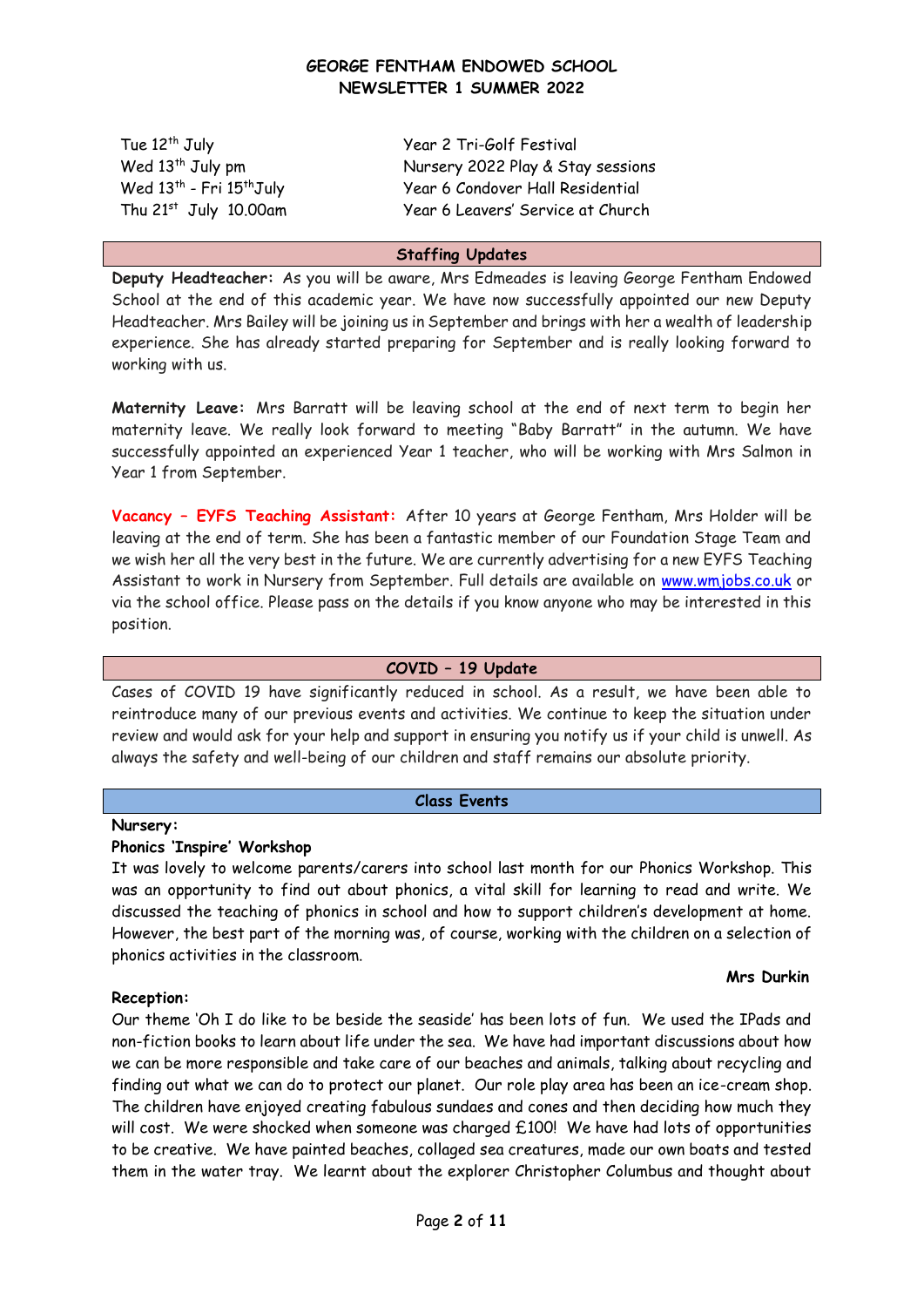places we would like to explore. We can't believe we are heading towards our last half term in Reception together!

#### **Mrs Brown**

# **Year 1:**

This half term seems to have flown by! We have been so busy and the children have all been brilliant. They work so hard in all their subjects and are producing some fantastic pieces of work. In History, we have been learning about old and new toys and what our parents and grandparents might have played with when they were little.

In Art, we have found out about Vincent Van Gogh and the wonderful flowers he painted. We have been inspired by his paintings to create our own pictures focusing on the different colours and shapes of flowers. This has also helped us in our Science lessons as we have been learning all about the structure of a plant and looking closely at the flower, stem, roots, and leaves. We have had lots of fun!

### **Mrs Salmon and Mrs Barratt**

# **Year 2:**

# **Tri-Golf**

The children have undertaken 3 sessions of Tri-Golf coaching, with Aaron from Stonebridge Golf Club, this half term. In-between these sessions they have worked with Mr Bass on the skills and techniques learnt with Aaron, in readiness for a Tri-Golf Festival in July. At the festival, the children will compete in a range of games designed to test their chipping and putting ability, earning points individually and as a team. We have had great fun learning all the different techniques, games and safety rules (very important when clubs are being swung about) and can't wait for the festival.

# **SATs (Secret Agent Tests)**

The children in Year 2 have been absolutely fabulous this half term as we have built up towards completing their SATs Tests - no fuss, no bother, just a can-do attitude and a smile! I am so proud of the way in which they have just carried on with these tests, especially the perseverance, resilience and support for one another that they have shown. A HUGE well done Year 2!

# **Class Assembly**

Following close behind finishing their SATs, the children in Year 2 launched straight into rehearsing for their Class Assembly. After a few years without these wonderful showcases of the learning journey in each year group, it was lovely to welcome parents/carers back into school to watch Year 2. The children's hard work in learning lines and rehearsing the stage directions certainly paid off, with a fabulous performance which was enjoyed by all (even Mr Bass).

#### **Mr Bass**

# **Year 3:**

Year 3 have taken a trip back to the Ancient Times in History. We have been exploring the very first humans in our Stone Age to the Iron Age unit. We have imagined the challenges of life as a Palaeolithic human and were challenged to design a Stone Age menu only using food that could have been hunted or gathered back then. We came up with some very creative meals! We also were amazed to discover that 'Doggerland' was not indeed a 'land for dogs' as was predicted, but a stretch of land that joined the UK to mainland Europe to enable our nomadic ancestors to travel by foot between the UK and Europe.

We continue to amaze our teachers with our swimming, our stamina is increasing, and we are working hard on keeping a streamlined position in the water. On our other PE day, we have been perfecting our forehand in tennis, we have some really brilliant tennis players in Year 3, well done all of you!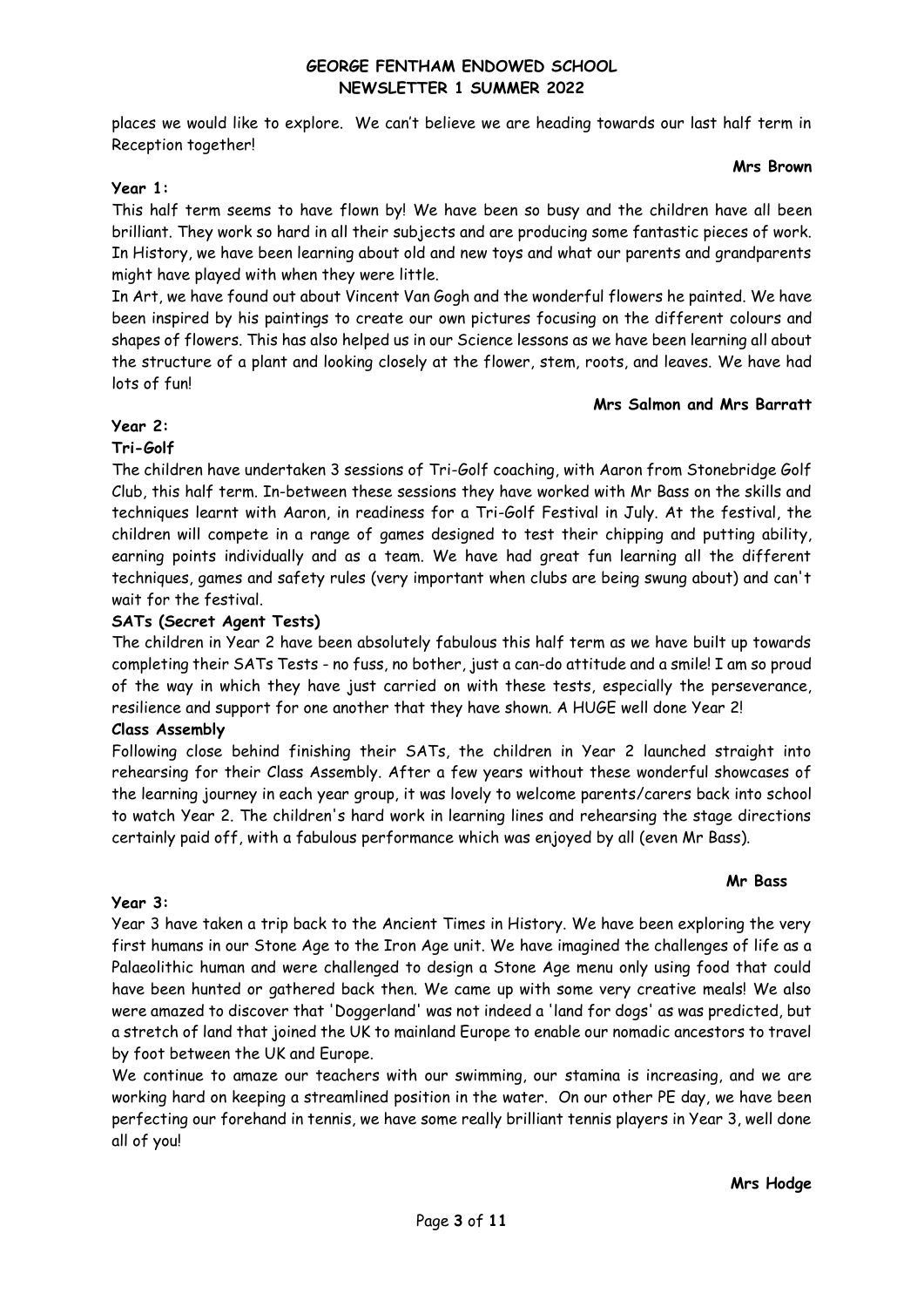### **Year 4:**

It's been a short but action-packed half-term in Year 4! We have been lucky enough to have cricket lessons on Monday afternoon with coaches from All-Star cricket. We are currently preparing for our tournament in July. Our cheer-leading sessions have now finished and the class put together an amazing routine which we were able to enter into another competition – the results are due in very soon on this but, regardless of what happens, Year 4 are our sports value and school value champions for their collaboration and the support they give each other throughout all of our lessons. We are racing through our set pieces in Music and the children are polishing up their performances for our class assembly next half-term. Alongside this, we have been performing and writing poetry, learning about the world, learning about the digestive system (I think everyone heard about Mrs Briggs' practical science lessons!) and being creative with popup books and moving pictures. I think Year 4 need a very restful half-term! Well done to you all for all your hard work.

#### **Mrs Brooker and Mrs Briggs**

#### **Year 5:**

Year 5 have had a fabulous half term! We started our History topic on the Anglo-Saxons and have used maps to demonstrate where in Europe the different clans such as the Angles, Saxons or Jutes travelled from and where they settled in Britain. The children enjoyed investigating different artefacts (and how different types of soil can help to preserve or erode them), and about the great discovery of Sutton Hoo, an Anglo-Saxon long ship with an important king buried within.

The children have really immersed themselves in our Art and Music topics, all about colour and emotions. In Music, the class have discovered that some people have a special gift called 'synaesthesia' which enables them to hear colours. The children explored the associations between music, sounds and colour, building up to composing and performing their own musical composition to represent Holi, the Hindu festival of colour. This has tied in beautifully with our Art topic of Mark Rothko where the children have asked questions about his work to develop their learning, studied his colour-field paintings and experimented themselves with blending colours to encapsulate an emotion of their own.

Our class caterpillars have also arrived and we are all very excited to be observing how they are changing and growing! Very well done on a busy and exciting half term's work Year 5.

# **Mrs Bradburn and Mrs Kermode**

# **Year 6:**

# **Year 6 End of Key Stage 2 Tests**

We were extremely proud of all our Year 6 children during SATs week. They conducted themselves calmly and completed the tests conscientiously. Well done Year 6!

# **Year 6 Tennis morning at Hampton Sports Club**

We had a super morning on Wednesday 25<sup>th</sup> May to finish off our tennis unit in PE. It was great for the children to be able to play on full size courts with nets. Many thanks to Mrs Bradburn and Ian from Hampton Sports Club for facilitating this.

Year 6 have had a busy few weeks. We enjoyed a fantastic Commonwealth Games Workshop where the children took part in a variety of fun activities learning all about the wide range of multisport events and the counties taking part. In order to complete the energetic activities successfully, the children had to remember the names of Continents and interesting facts about individual countries.

Year 6 have also started their Tag Rugby training learning about tackling, defending, using space and the importance of agility. They demonstrated fantastic team work and sportsmanship. We look forward to continuing to develop our Tag Rugby skills ahead of our tournament in June.

#### **Mrs Edmeades and Miss Timothy**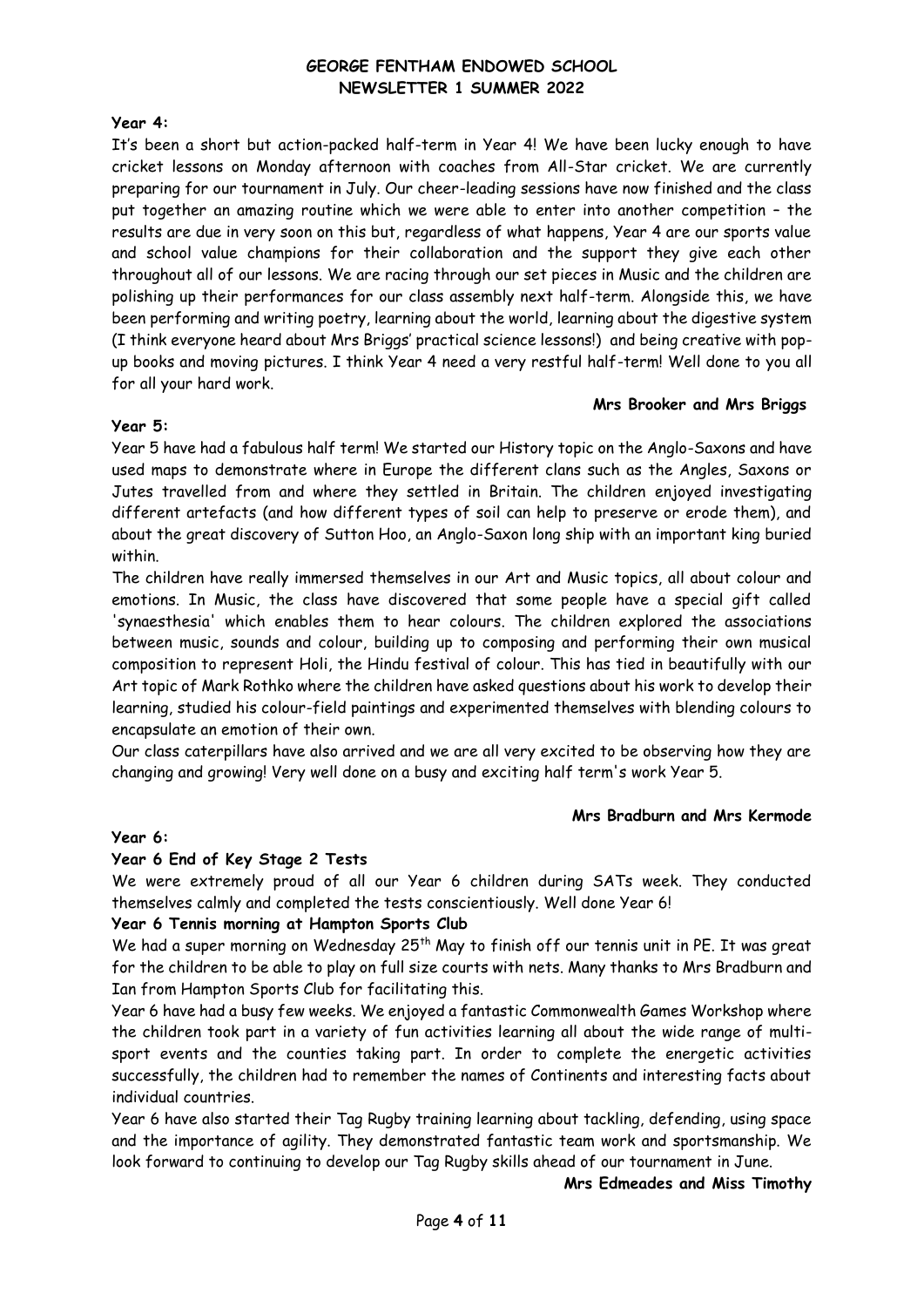#### **Platinum Jubilee Celebrations**

Further to our Jubilee Celebrations Letter, we held our Jubilee Celebration Assembly on Friday 27<sup>th</sup> May. Each class had researched and focused on one of the decades. Year 6 began by sharing information on events from the 1950s and Reception children brought us completely up-to-date with the current Royal Family succession line and showcased their beautiful portraits of the Queen. There was so much to share that our Assembly lasted almost an hour and we finished by singing our new Jubilee song and the National Anthem. This work will be displayed in school next

half term and we hope you will make a special effort to see it during our Open Evening planned in July.

Over lunchtime we celebrated with our Jubilee Picnic lunch. The hall was beautifully decorated and looked fabulous with all of the red, white and blue colours worn by the children.

Children enjoyed their "tour of London" as a result of reading "The Queen's Hat" by Steve Antony and we now have a school full of hats made for the Queen. We look forward to the author's visit later this year.





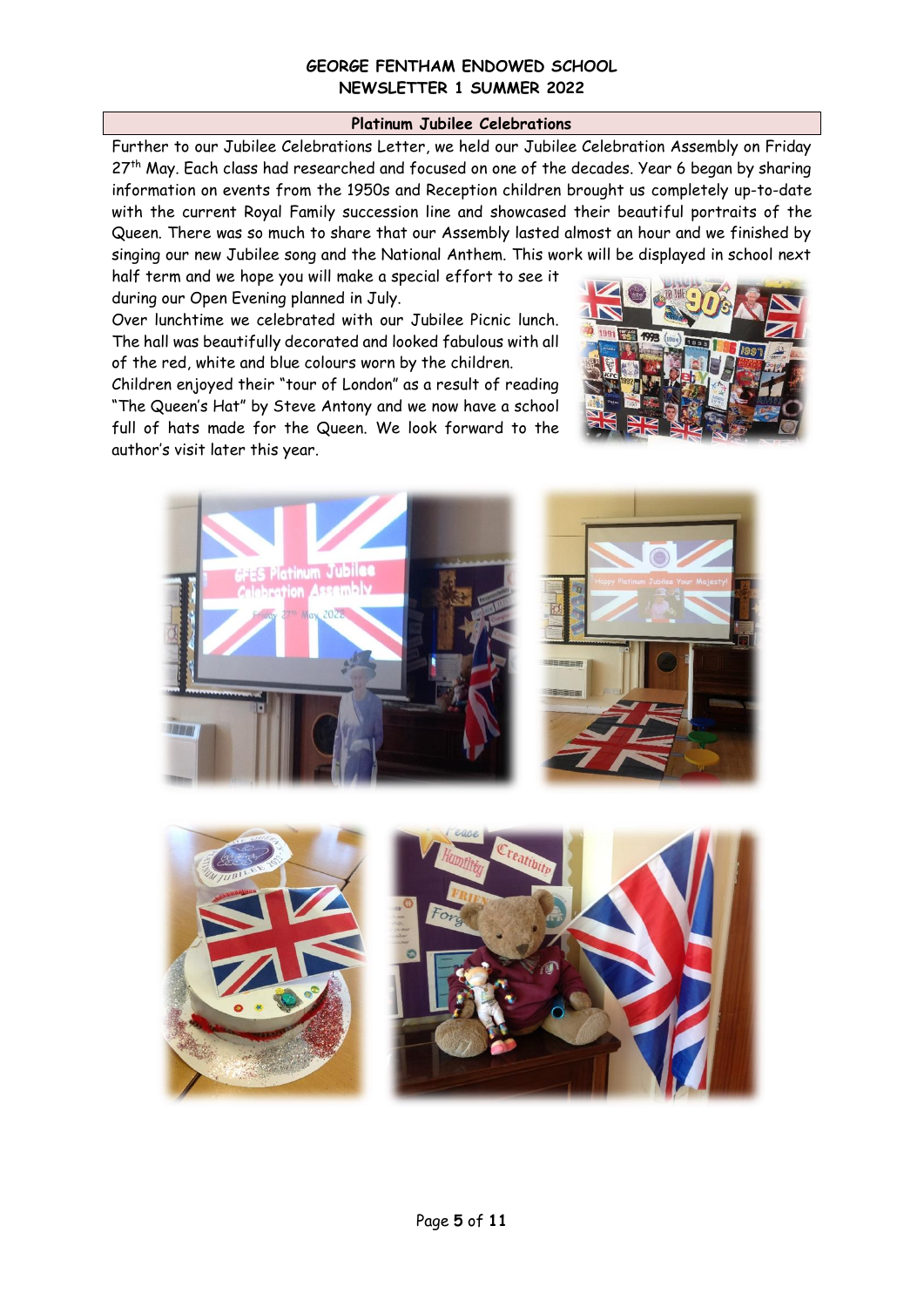#### **Commonwealth Games**

# **Commonwealth Conga**

On Friday 29<sup>th</sup> April the whole school celebrated the Commonwealth Games coming to Birmingham with a Commonwealth Conga Baton Relay.

The school worked together to complete 11 conga laps of the playground to represent the 11 miles from Birmingham International to the stadium in Perry Barr which will be the last leg of the Queen's Baton Relay on the 4<sup>th</sup> July 2022.

Each class chose a baton bearer, who best embodied the School Games Values and the value of friendship, to lead their conga lap. Congratulations to Lola, Akshay, Rosie, Olivia, Matilda, Polly and Edward. What an honour to be chosen by your peers! We are so proud of you.

Well done all, super smiles, super singing, super flag waving and superb conga!!!!





**Mrs Bradburn**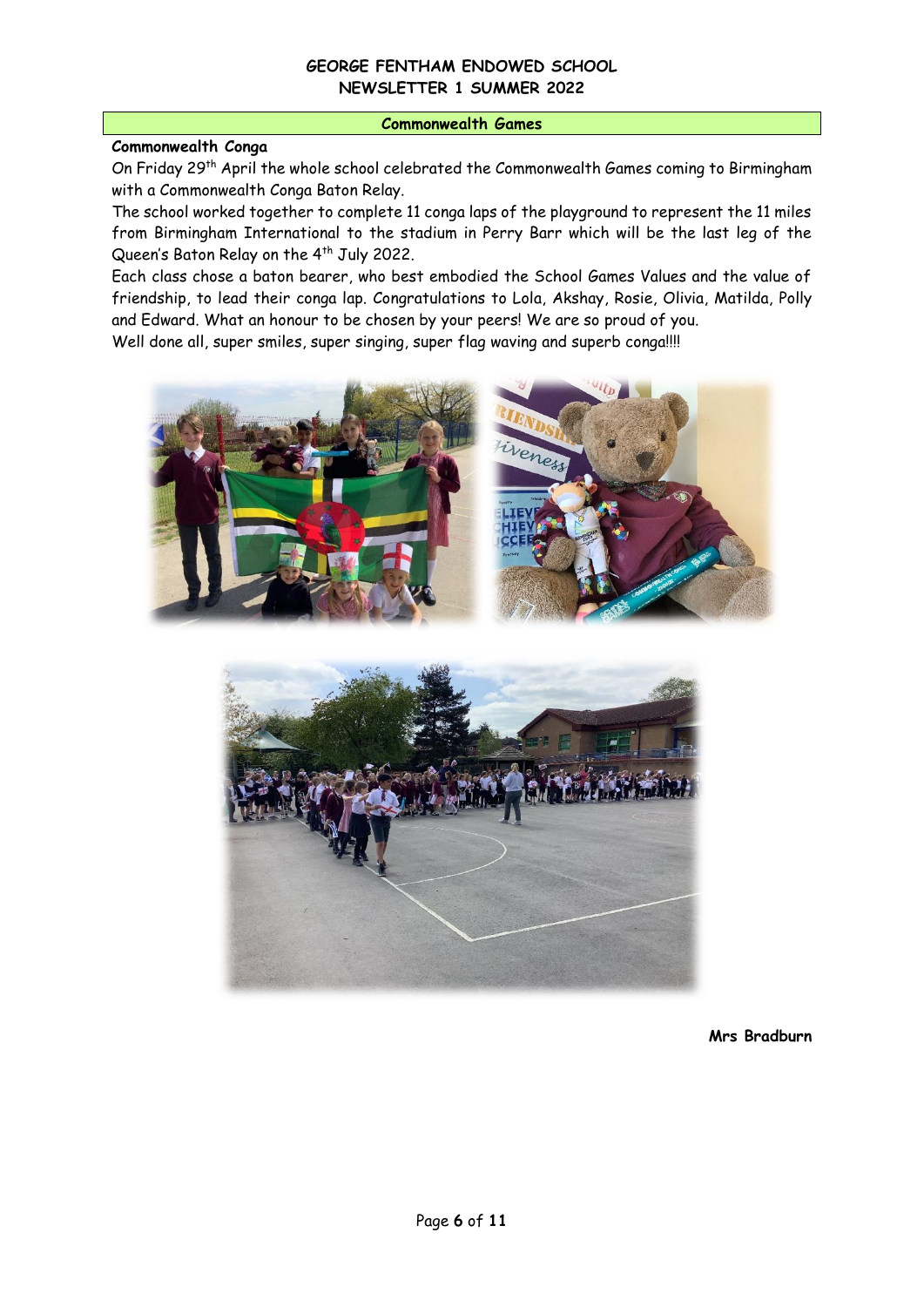### **Other Sporting Events**

# **Commonwealth Games Workshop – Bring the Power.**

On Thursday 12<sup>th</sup> May, the children in KS1 and Year 6 took part in a 'Bring the Power' Workshop, the official learning partner of the Commonwealth Games. Each class took part in a range of activities to help them learn more about the Commonwealth Games. The children were actively engaged in learning about the different sports and the key historical events, as well as designing banners to show encouragement. Great fun was had by all.

Chloe Yr 2 – "It was exciting acting out the timeline events and my arm got really tired."

Oscar Yr 2 – "It was amazing learning about the Commonwealth Games."

Jack Yr 1 – "I really enjoyed finding out about when the Commonwealth Games started and all about the different sports."

Nevaeh Yr 1 – "I liked how we did lots of acting and learnt how the athletes have to work really hard."

### **Playground Leaders & KS1 Speed Stacking**

It has been wonderful to see our Year 6 Playground leaders organising the KS1 and Reception Speed Stacking Competition at lunchtimes this half term. They have been doing a brilliant job teaching the little ones how to do a 3-3-3 speed stack and all of the children taking part have had a great time. The four fastest girls and four fastest boys will be entered into the Solihull Virtual Competition on Thursday 26<sup>th</sup> May, so good luck everyone!

### **Chance to Shine**

On Mondays, Years 4 & 5 have begun their cricket coaching sessions with coaches from the Warwickshire Chance 2 Shine programme. It has been great to see their skills improving and their smiles beaming. This continues after half term in preparation for our tournaments in July. If parents can support the children with some throwing and catching practise over half term to help the children polish the skills they have learnt, that would be fabulous. Year 5 are also working on overarm bowling and keeping that arm straight is really proving tricky!

| Day       | During the school day                               | After-school                    |
|-----------|-----------------------------------------------------|---------------------------------|
| Monday    | $3.20 - 4.30$ pm                                    | Jet Dance After School Club     |
| Tuesday   | Drum Lessons                                        | KS2 Girls Football              |
| Wednesday | Strings Lessons<br>Wider Opportunities - Y4 Strings |                                 |
| Thursday  | Woodwind                                            | 3.20-4.20 pm Year 3 Sports Club |
| Friday    | Keyboard & Guitars                                  | 3.20-4.20 pm Year 4 Sports Club |

# **After School Clubs**

# **KS2 Girls Football Club.**

On Tuesday 17th May, George Fentham launched its first Girls Football Club. The Club takes place after school and is run by coaches from Sports Development UK. It continues until the 19<sup>th</sup> July and remaining places will be offered to boys after half term. Applications are now open. Please see Parent Pay emails for further information.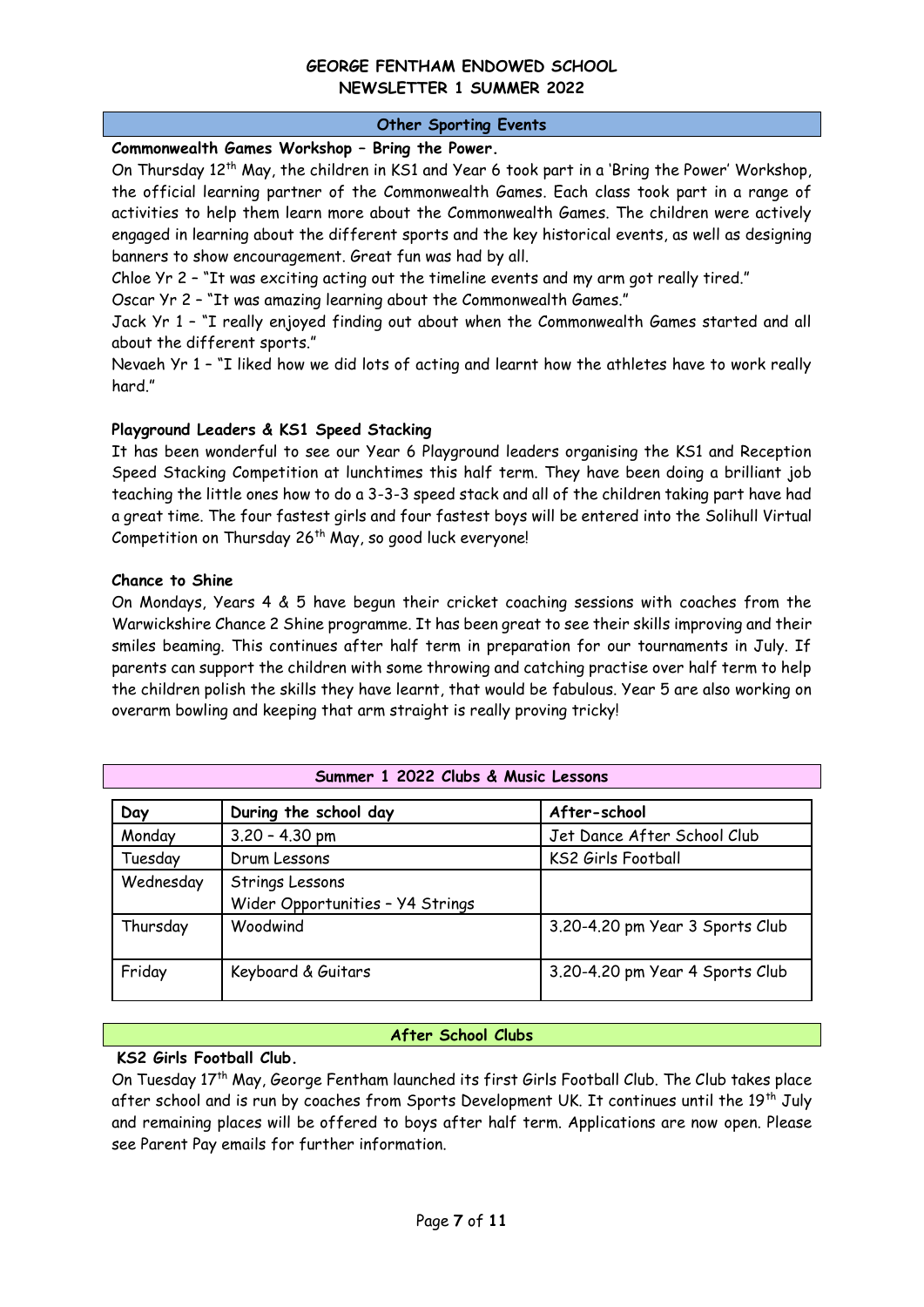### **Year 3 & 4 Sports Clubs**

On Thursdays and Fridays Year 3 and 4 have attended a Summer Sports Club where they have been developing their tennis, athletics and cricket skills with coaches Natalie and Bel from Matchpoint Sportz. The children have been brilliant and really developed their skills. Well done. *This club finishes on Thursday 26th May 2022 for Year 3 and Friday 27th May for Year 4*.

### **KS2 Athletics Club - Thursdays Summer 2**

Next half term there will be an Athletics Club for children in KS2 who wish to take part in Borough Athletics. The coaches from Matchpoint Sportz will help the children develop a range of athletics skills in preparation for our regional competition. This is a whole day event on the 27<sup>th</sup> June. Look out for the letter on Parent Pay to gain your place.

### **KS1 Summer Sports Club – Fridays Summer 2**

Next half term the Matchpoint Sportz coaches will be offering a Summer Sports Club to the children in Key Stage 1. This will focus on developing fundamental throwing, catching, jumping and running skills through activities linked to traditional summer sports such as athletics, rounders, cricket & tennis. Look out for the Parent Pay letter to apply for your child's place.

#### **Eco- Council**

At the end of spring term, our eco-councillors had been busy organising the collection of old or broken electrical toys for a 'Toy Amnesty'. These toys were part of an initiative organised by Solihull Zero Wasters and would be either recycled or broken down for parts to be reused. Solihull Zero Wasters had made this into a competition, with the school sending in the largest weight of broken toys being given a prize. We have now received the results from this Toy Amnesty. In total, thirteen schools within the Borough took part and a total of 109kg of broken electrical toys were received. The school sending in the largest amount was Blossomfield Infant School (27kg of broken toys), closely followed by Langley Primary School (18kg) and Monkspath Primary School (15kg). Although George Fentham School didn't win any prizes, we are still very proud of our efforts knowing that we have saved a number of items from simply being sent to landfill.

Our eco-councillors have continued to work hard this half term. We have concluded our project on glue-sticks, calculating that over the course of the year, our school would use close to a 1000 glue-sticks. As some of the glue-sticks we use are currently not recyclable, our eco-councillors have collectively written a letter to our favourite glue-stick manufacturer in which we gave suggestions for how their glue-sticks could be eco-friendlier. We look forward to receiving a response from this letter and will update you accordingly.

As it has been a little while since our Christmas eco-competition, our eco-councillors have been organising a joint Eco/Science competition that we would love all the children at George Fentham School to get involved with. Putting on our Eco/Science hats, we would like our school to take part in and celebrate the Great Science Share 2022. We have given lots of thought about how we can do this and are pleased to announce that further details of this competition will be emailed out on Parent Pay shortly.

**Mrs Briggs**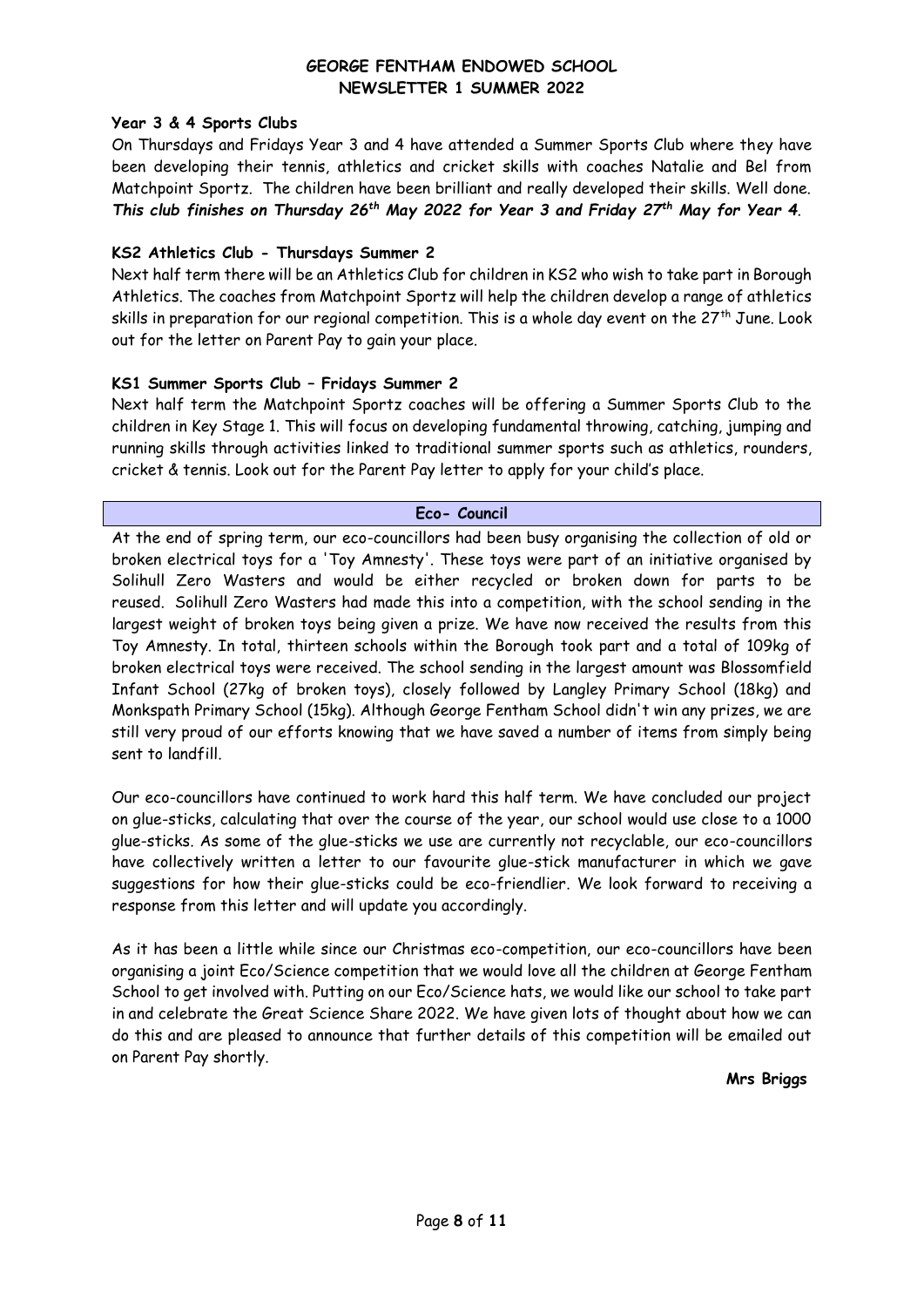#### **Class Assemblies – Summer Term**

Please check the dates of our Class Assemblies next half term. Further information will be sent out prior to your child's Assembly.

| Class | Date                                                                                         |
|-------|----------------------------------------------------------------------------------------------|
| R     | Friday 17 <sup>th</sup> June has now been moved to Fri 1 <sup>st</sup> July 2022, due to the |
|       | availability of the dance coach.                                                             |
|       | Fri 24 <sup>th</sup> June                                                                    |
| 2     | Monday 23rd May                                                                              |
|       | Friday 8 <sup>th</sup> July                                                                  |
|       | Wednesday 8 <sup>th</sup> June pm                                                            |
| 5     | Monday 11 <sup>th</sup> July                                                                 |
| 6     | Wednesday 20 <sup>th</sup> July - Leavers' Assembly                                          |
| 6     | Thursday 21 <sup>st</sup> July - Church Service                                              |

#### **Behaviour Policy**

A huge thank you to the group of Parents who met with Mrs Morris to review and discuss our new draft Behaviour Policy. Feedback from Parents is extremely important to us and helps to inform our decision making process. We have already consulted with children, staff and Governors and next half term we will be launching our updated Policy. This will be available on our school website and further information will be sent out.

A huge thank you to Mrs Morris for all her hard work in leading this review.

#### **Dogs near Playground Entrance**

There has been a significant reduction in the number of dogs outside school at the start and end of the day. *We would like to thank all of those Parents/Carers who have kept their dogs away from the path between school and the allotments.* 

As highlighted in our previous letter, we have had a number of Parents/Carers raise concerns about unattended dogs, or dogs on leads obstructing the path into school. Some children are frightened and nervous of dogs and have been upset coming into school. We would like to ask for everyone's help in keeping this area free from dogs. Thank you.

#### **George Fentham got Talent**

Entries are now being received for George Fentham's got Talent, with auditions taking part after half term, we look forward to a variety of acts amd performances. Good Luck to all who take part!!

#### **REMINDER: Attendance and Requests for Leave of Absence**

To support us to secure good attendance for all of our pupils and to address concerns regarding any child's poor school attendance and punctuality, we will be continuing to work with Central School Attendance and Welfare Service Ltd (CSAWS) in 2021-22. Each half term, attendance registers are rigorously scrutinised to identify any attendance issues. This includes children falling below 95% attendance, children who are below 90% attendance and therefore at risk of becoming persistent absentees, children with any unauthorised absence and any punctuality concerns.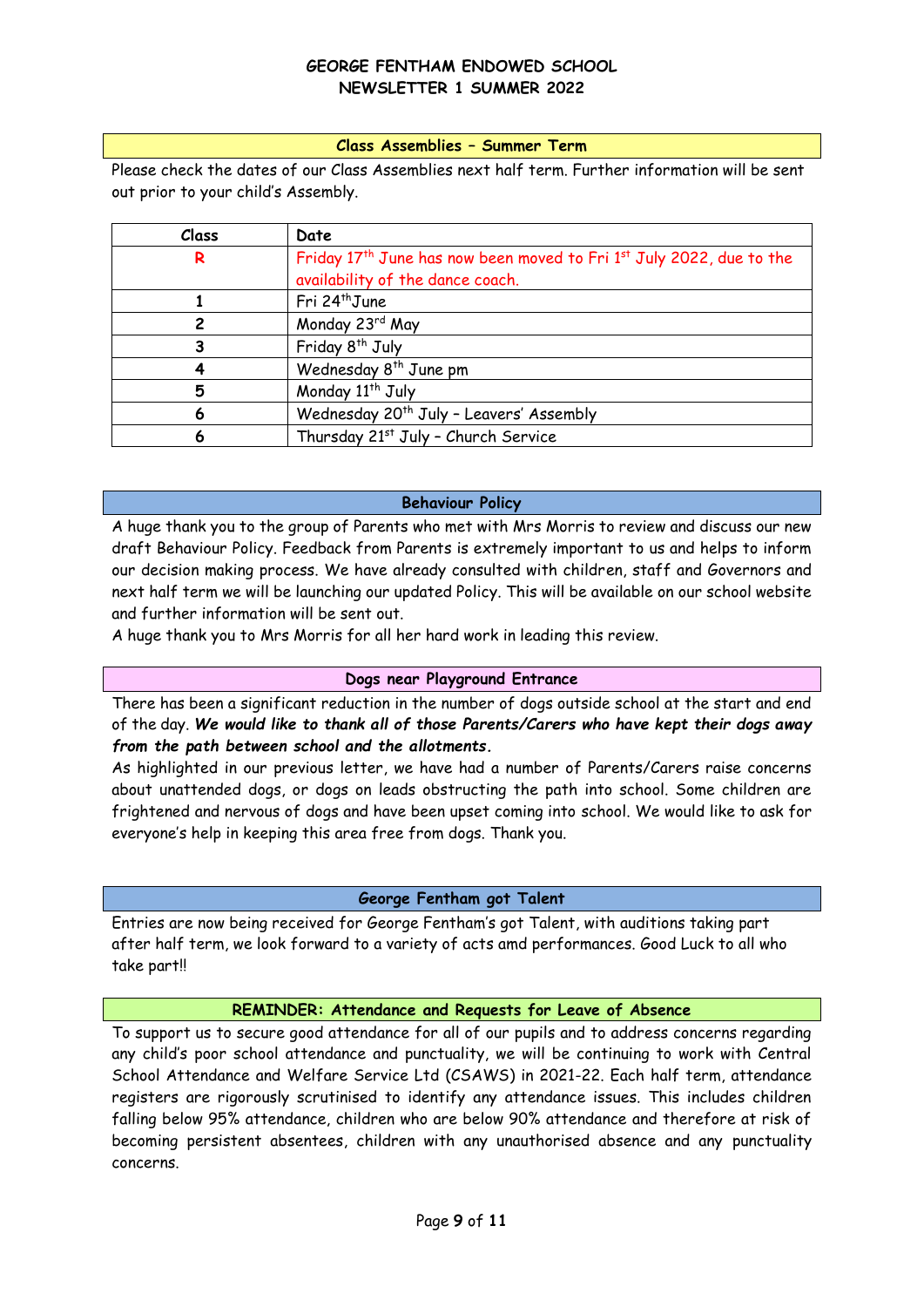Your child may be referred to a CSAWS Attendance and Welfare Officer if their attendance and punctuality is causing concern. They will then contact you by phone, letter or home visit to discuss the school's concerns and how attendance and punctuality can be improved.

Please note, Head Teachers are only allowed to grant leave of absence in **very exceptional circumstances** and where the application has been made **two weeks in advance**. This does not include family holidays. Should you require any further information, or wish to discuss a leave of absence request please contact the school office.

#### **Medicines in School - REMINDER**

Our Medicines in School and Administering Medicines policy are both on our school website, along with the permission forms for prescribed and over the counter medicines.

Should your child require any medicine during the school day, please complete the relevant form and speak directly to a member of the office staff.

### **Medical, Dental & Optician Appointments**

Following advice from CSAWS, we would like to ask for your support in organising medical, dental and optician appointments outside of the school day. Please note if there is no alternative, you may be asked to show a copy of your appointment letter or card to the school office.

### **Dietary Requirements / Food Allergies**

Please note it is the responsibility of Parents/Carers to advise the school office, in writing, of any dietary requirements or food allergies for each individual child. This is not required for food preferences but for medical conditions such as allergies or religious beliefs. This information will be stored on the child's record throughout school.

# **Healthy Schools: Break time Snacks**

As part of our Health Schools approach, we ask for your support in **only sending in pure fresh or dried fruit and vegetables for morning snack. No other snacks are permitted.** Please note fresh fruit or vegetables are provided by school for all children in Nursery, Reception, Year 1 and Year 2. Key Stage 2 children should be provided with a fruit or vegetable snack from home. Children have access to their water bottles during the day and are regularly reminded to drink. Please encourage your child to do this and **ensure that drinking bottles contain water only**. Should you wish your child to have milk at break time details are available from the school office.

# **No Nuts in School**

We have a number of children in school who have a severe nut allergy. These allergies can be life threatening. **In order to keep all of our children safe, please ensure that you do not send any nuts or products containing nuts into school with your child, at any time.** 

# **School Meals – Outstanding Debt**

**Parents of children in KS2:**

School meals are currently £2.20 per day.

Please ensure that you check your account regularly and credit your account with sufficient funds to pay for your child's school lunches. If a debt exceeds one week's school lunches a hot meal cannot be provided until the debt is cleared and the account is in credit. Thank you for your support in this matter.

Please contact the school office if you think your child may be eligible for free school meals.